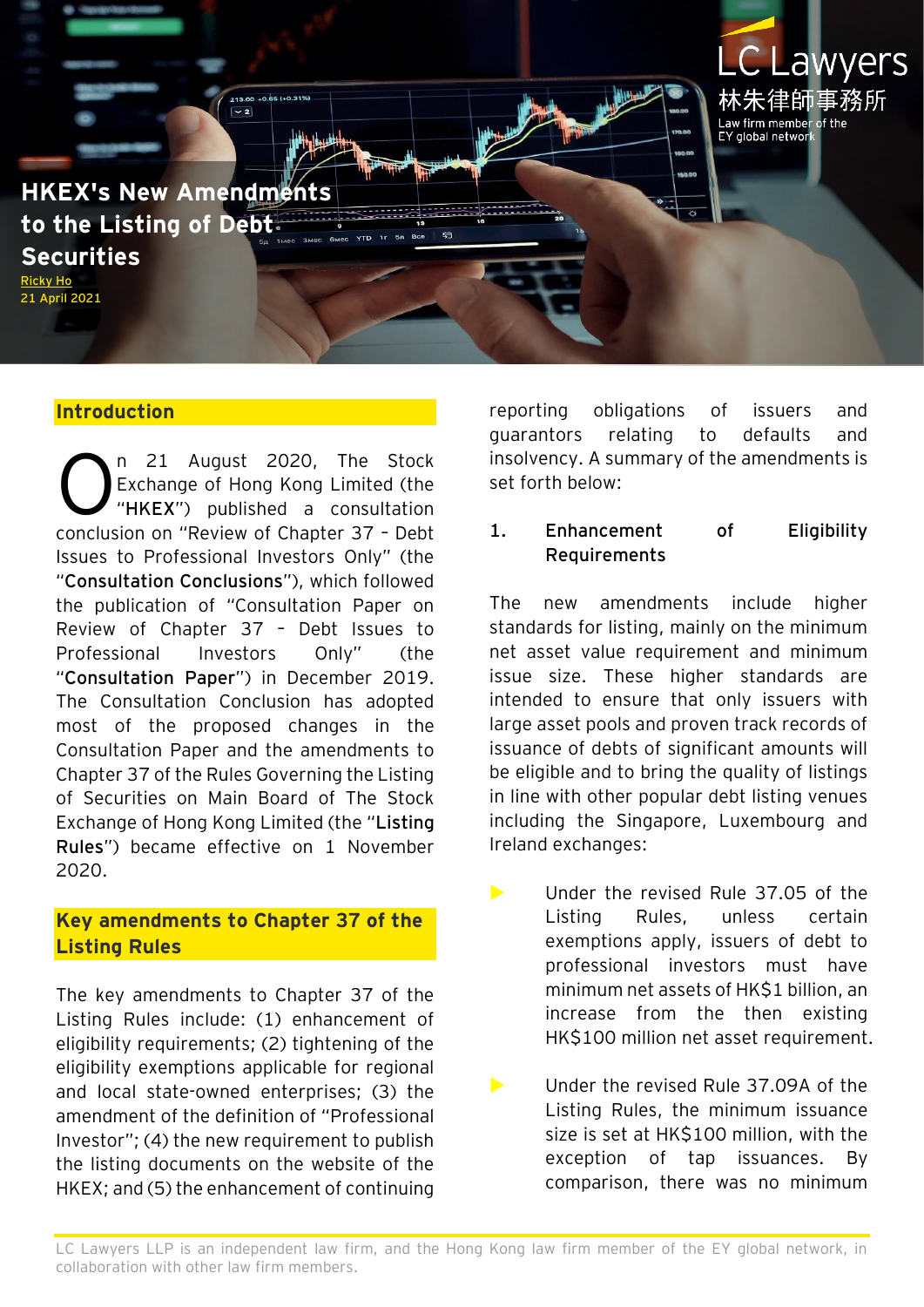issuance size requirement under the former Listing Rules.

# **2. Tightening of the Exemptions Applicable for Regional and Local State-owned Enterprises**

Under the Listing Rules, state corporations, which are defined to include companies which are majority-owned by, or whose liabilities are fully guaranteed by a state, would be exempt from the minimum net asset requirement and the requirement to provide two years' audited accounts under Rule 37.05b and Rule 37.06b of the Listing Rules, respectively.

The Ministry of Finance of the People's Republic of China issued the *Circular on the Regulation on the Financing Activities Conducted by Financial Institutions for Local Governments and State-owned Enterprises* on 28 March 2018, which made it clear that financial support or backing will not be provided by a state to its state corporations in case of default of their payment obligations, therefore the HKEX revised the definition of "state corporation" so as to specifically exclude companies majority-owned or controlled by any regional or local State authority. This change has the effect that companies controlled by regional or local authorities will have to fulfil the listing eligibility requirements of net assets of at least HK\$1 billion and issue size of at least HK\$100 million rather than simply relying on the state corporation exemptions.

# **3. Amendment of the Definition of "Professional Investor"**

Former Rule 37.58 of the Listing Rules defines "professional investors" in Hong Kong to mean those investors as defined under Part 1 of Schedule 1 to the Securities and Futures Ordinance (Chapter 571 of the laws of Hong Kong) (the "**SFO**") (i.e. institutional investors) excluding, high net worth investors as prescribed by rules made under section 397 of the SFO. As a result, "professional investors" defined under Chapter 37 of the Listing Rules was not aligned with those under the SFO.

In reality, almost all issuers apply for the professional investor waiver (the "**PI Waiver**") in the listing process to provide themselves with the flexibility in marketing the securities. However, since the PI Waiver is not codified in the Listing Rules, potential issuers may be less informed of such flexibility. The need to apply for the grant of the waiver also creates an additional administrative burden on issuers, and is inconsistent with the lighttouch regulatory approach of the listing of debt securities regime under Chapter 37 of the Listing Rules (the "**Chapter 37 Debt Issuance Regime**").

Therefore, the definition of "professional investors" has been revised to include high net worth investors and other professional investors prescribed by rules made under the section 397 of the SFO, thus eliminating the need to apply for PI Waiver.

#### **4. New Requirement to Publish the Listing Documents on the Website of the HKEX**

Previously, Chapter 37 of the Listing Rules did not require publication of the listing documents because they are issued to professional investors only and not generally available to the public. However, not publishing the listing document means that investors may not be alerted to the caution statements in the listing document and may not have the benefit of all of the information in the listing document when determining whether to purchase debts securities listed on the HKEX under Chapter 37 Debt Issuance Regime.

Therefore, the HKEX amended its rules to require the publication of listing documents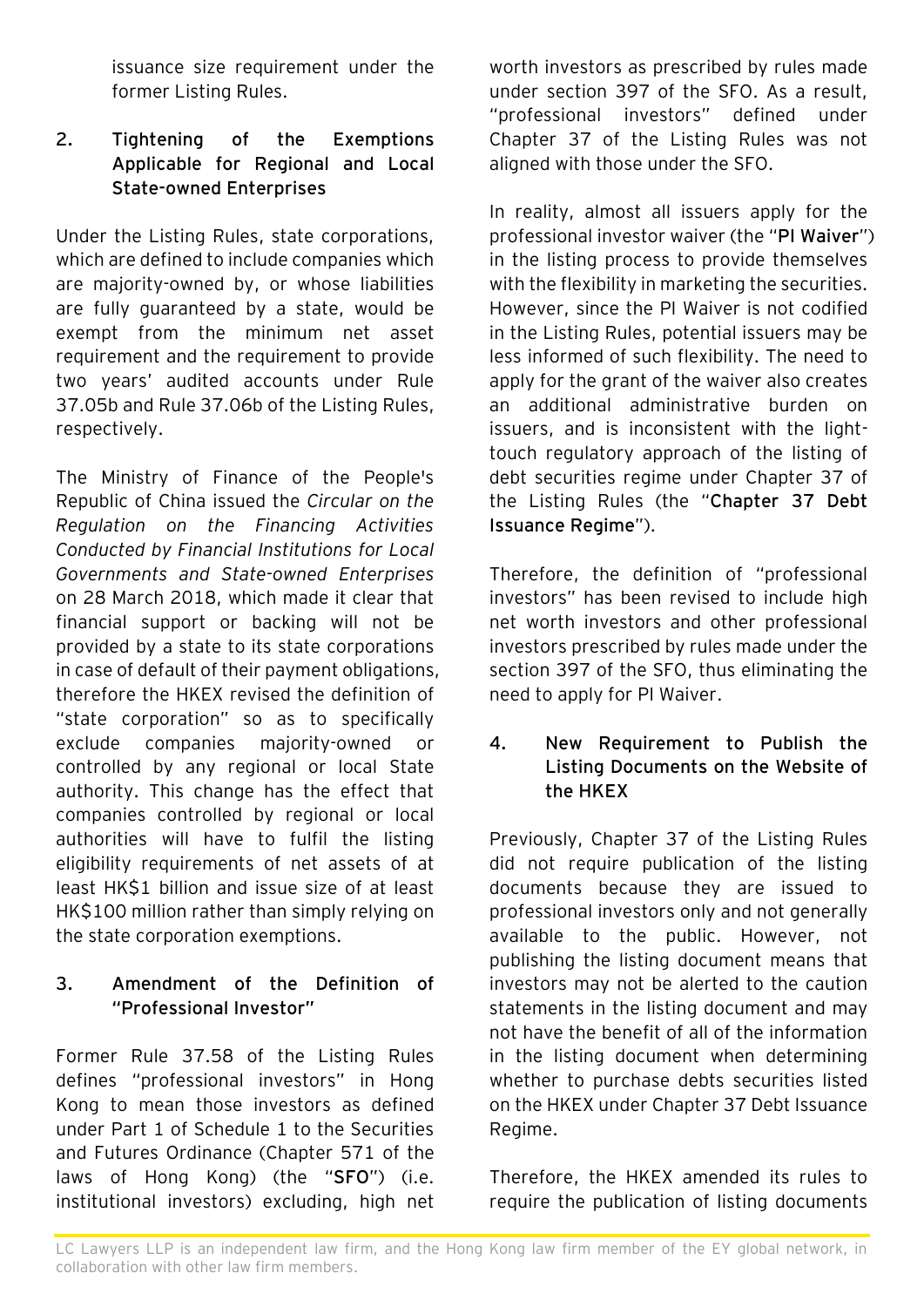on the listing date on the HKEX's website, which enhances transparency and increases market awareness of the nature of Chapter 37 Debt Issuance Regime which target professional investors only. This change also brings the HKEX in line with its main competitor like exchanges in Singapore, Luxembourg and Ireland which have historically required the disclosure of the listing document, although the allowance to publish the document only in Chinese is still unique and differentiates the HKEX from its competitors.

#### **5. Enhancement of Continuing Reporting Obligations relating to Default and Insolvency**

Another major change to the Listing Rules is the enhancement of the regulatory oversight over issuers and guarantors in terms of their continuing obligations. The HKEX adopted the proposal from the Consultation Paper, which includes the following:

- $\blacktriangleright$  to require prompt response to HKEX enquires in case of unusual movements in the price or trading volume of an issuer's listed debt securities, or the possible development of a false market;
- **to require announcement of default or** matters leading to or involving winding-up and/or liquidation;
- **to** require announcement on developments after trading suspension of debts issuance under Chapter 37 Debt Issuance Regime;
- $\blacktriangleright$  to clarify the timing of making an announcement of information to avoid a false market or information having a material effect on a guarantor's ability

to meet its obligations under debt securities;

- to require issuers to announce information having a material effect on their ability to meet their obligations under listed debt securities;
- $\blacktriangleright$  to clarify both issuers and quarantors are required to comply with the continuing obligations; and
- $\blacktriangleright$  to clarify that issuers and quarantors are required to discharge their continuing obligations only with respect to their debt securities that are listed on HKEX, and not their other debt securities.

## **Conclusion**

Despite the amendments to Chapter 37 of the Listing Rules highlighted above, the HKEX also emphasized that it will maintain its current disclosure and vetting approach, light-touch approach, in relation to listing documents for debts under Chapter 37 Debt Issuance Regime, and which would serve at least four purposes:

- **balance the need to safeguard** investors and maintain an effective and appropriate listing platform;
- **EXECUTE:** enhance eligibility requirements to raise the overall financial health of the market;
- $\blacktriangleright$  enhance the continuing reporting obligations to better protect investors; and
- streamline the listing process to alleviate the administrative burden on issuers.

## *The author would like to thank Mr. Reagan Li (trainee solicitor) for his contribution in this article.*